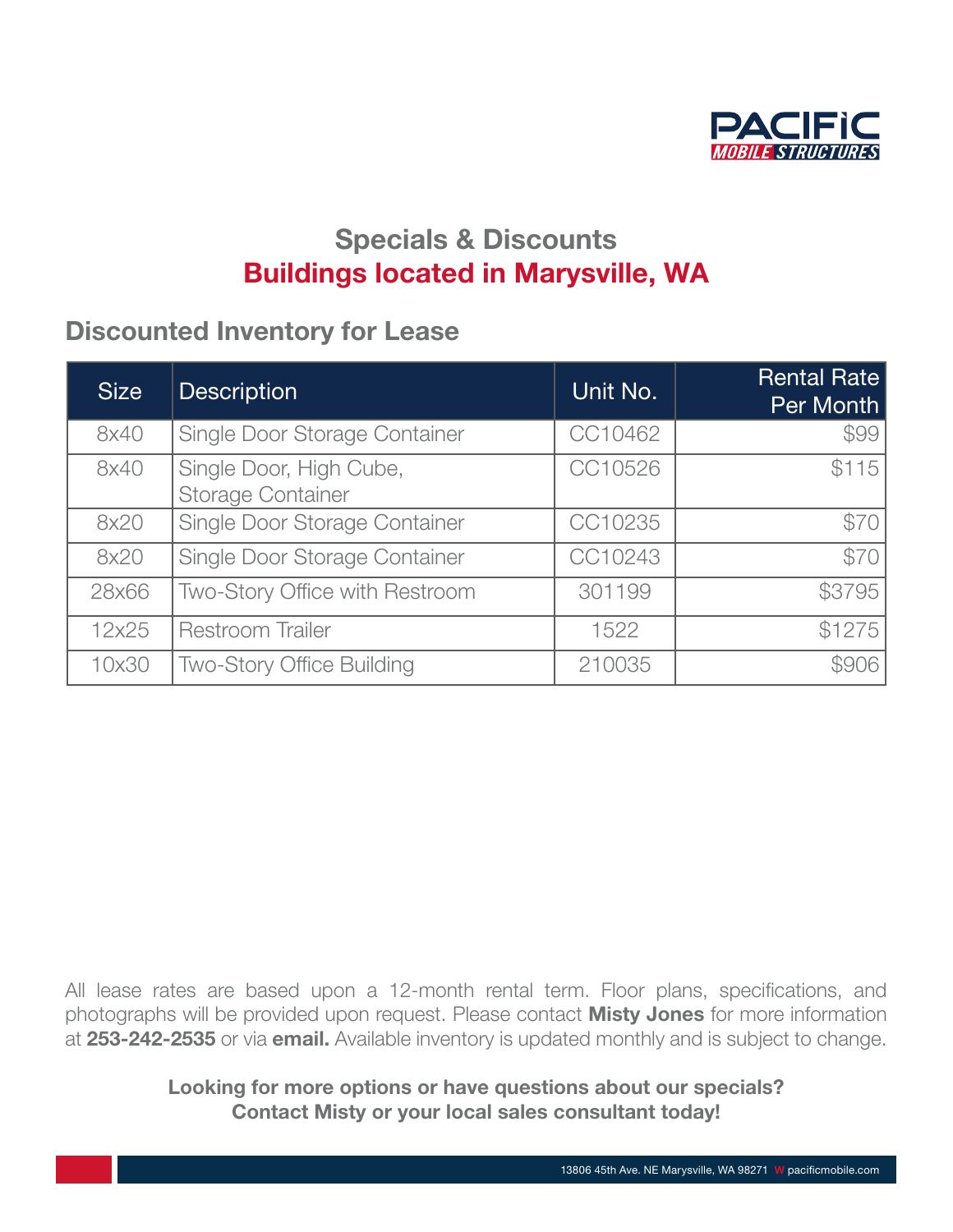

## Specials & Discounts **Buildings located in Chehalis, WA**

#### Discounted Inventory for Lease the turbulent equal conditions that our companies have faced in the recent years.

| <b>Size</b> | <b>Description</b>                | Unit No. | <b>Rental Rate</b><br>Per Month |
|-------------|-----------------------------------|----------|---------------------------------|
| 8x40        | Dbl Door Storage Container        | CC10380  | \$115                           |
| 12x26       | Mobile Restroom Trailer           | 1819145  | \$1.275                         |
| 8x40        | <b>Dbl Door Storage Container</b> | CC10380  | \$125                           |

All lease rates are based upon a 12-month rental term. Floor plans, specifications, and photographs will be provided upon request. Please contact **Misty Jones** for more information photographs will be provided upon request. Please contact **Misty Jones** for more information at [253-242-2535](tel:253-242-2535) or via [email.](mailto:ilovetrailers%40pacificmobile.com?subject=Specials%20%26%20Discounts) Available inventory is updated monthly and is subject to change. Pris vill De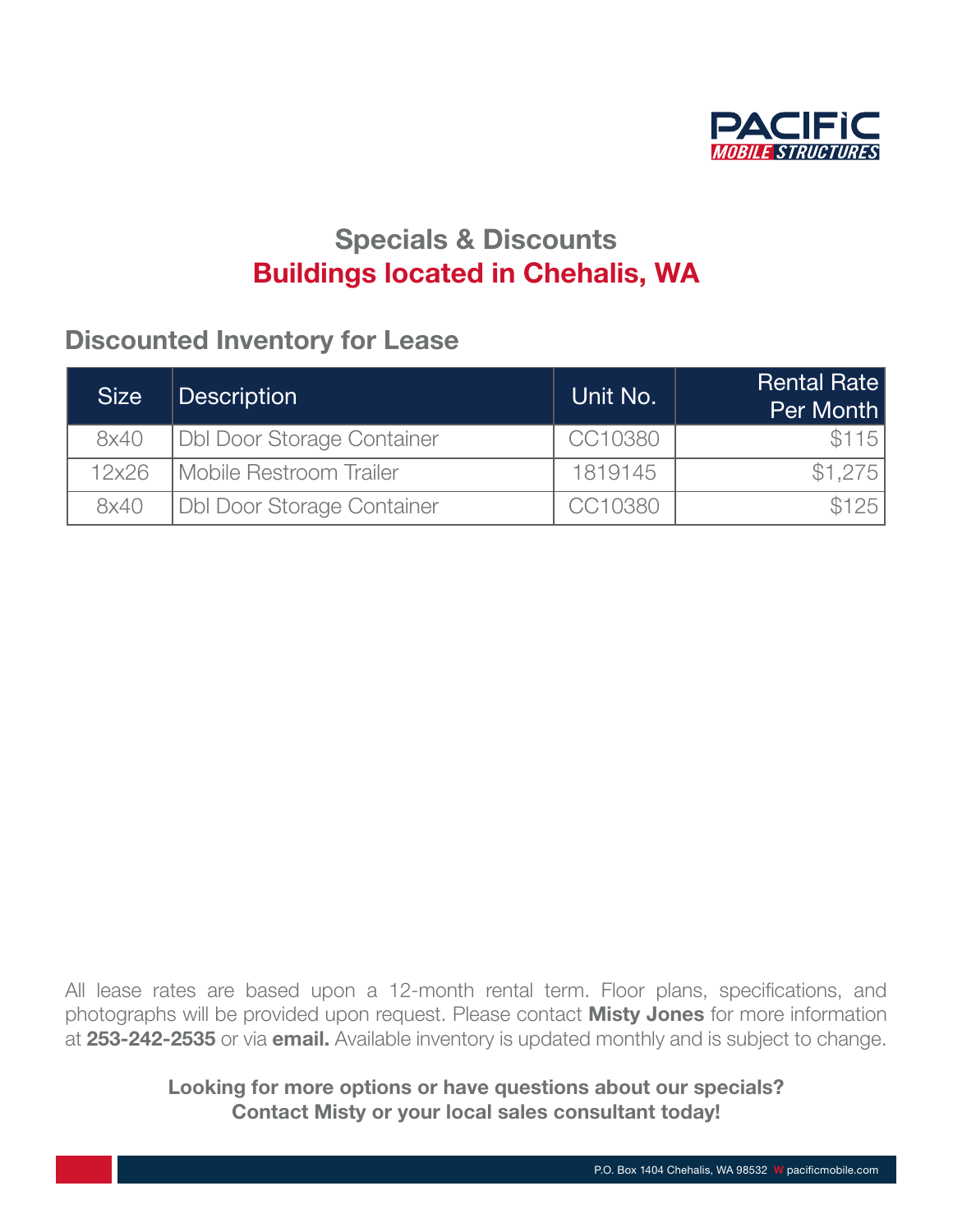

# Specials & Discounts **Buildings located in Oregon City, OR**

#### Discounted Inventory for Purchase<br> the turbulent economic conditions that our companies have faced in the recent years.

| Size | Description              | Unit No. | <b>Purchase Price</b> |
|------|--------------------------|----------|-----------------------|
|      | 28x64 Classroom Building | 977362   | \$65,000              |

All buildings are sold "as-is" and the age and condition of the buildings will vary based on region and product type. Buildings should be inspected and signed off by the customer prior to delivery. Shipping, tax, and additional customer requests such as alterations/repairs will inspected and signed on by the customer phor to delivery. Shipping, tax, and additio<br>be in addition to the sale price and will be formalized through our quotation process.

### Discounted Inventory for Lease and wish to share that success are that success and wish to share that success a

| <b>Size</b> | <b>Description</b>                        | Unit No. | <b>Rental Rate</b><br>Per Month |
|-------------|-------------------------------------------|----------|---------------------------------|
| 8x24        | Mobile Office with Storage                | 009380   | <b>\$2501</b>                   |
| 12x56       | <b>I</b> Mobile Office with Two Restrooms | 0412669  |                                 |

All lease rates are based upon a 12-month rental term. Floor plans, specifications, and photographs will be provided upon request. Please contact **Misty Jones** for more information photographs will be provided upon request. Please contact **Misty Jones** for more information at [253-242-2535](tel:253-242-2535) or via [email.](mailto:ilovetrailers%40pacificmobile.com?subject=Specials%20%26%20Discounts) Available inventory is updated monthly and is subject to change. Pris vill De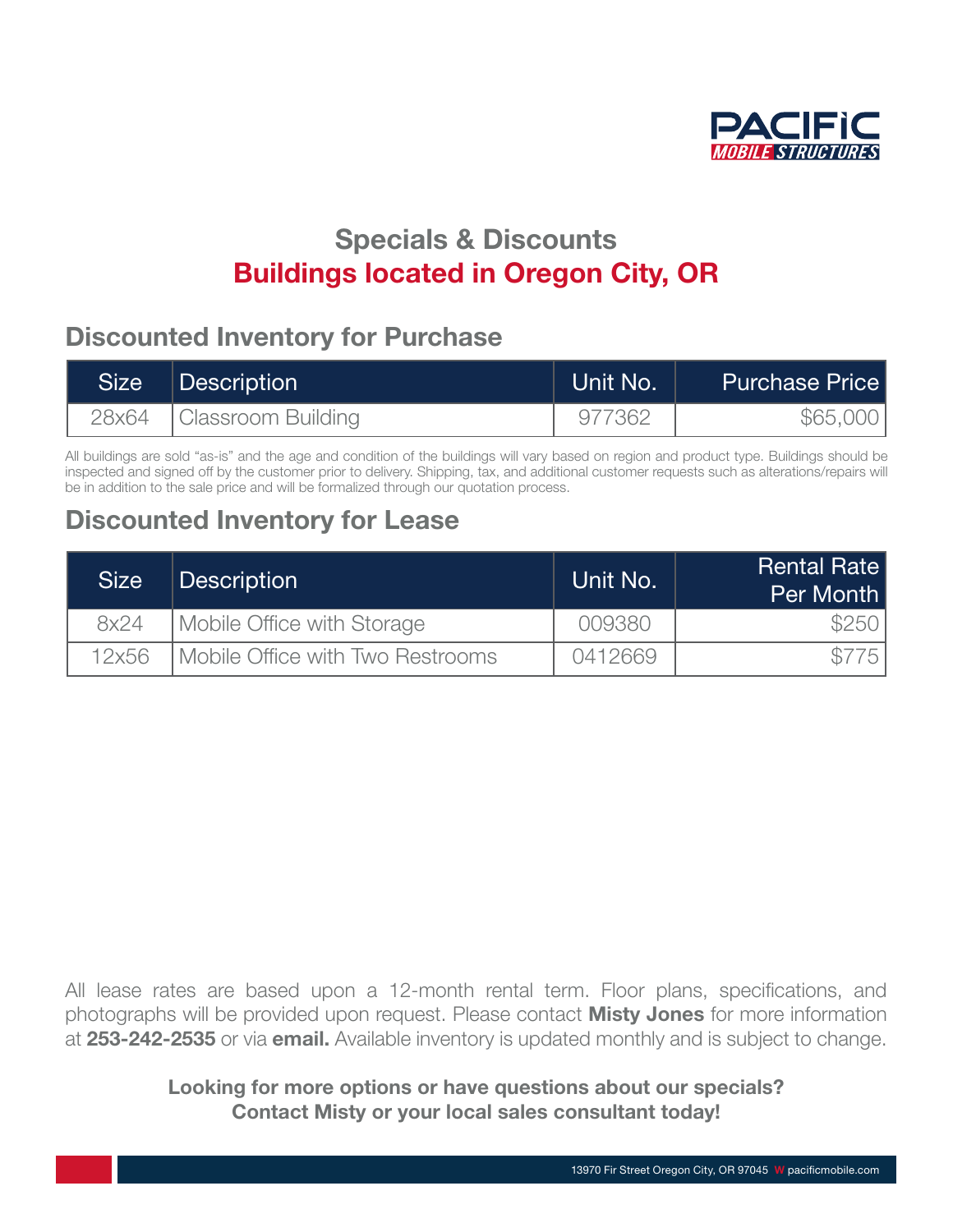

# Specials & Discounts Buildings located in Spokane, WA

#### Discounted Inventory for Lease **Exercise Servers that have been with us the use**  $t_{\text{max}}$  internetty for  $\equiv$  out companies have faced in the recent  $\bm{y}$

| <b>Size</b> | Description                      | Unit No. | <b>Rental Rate</b><br>Per Month |
|-------------|----------------------------------|----------|---------------------------------|
| 12x25       | <b>I Mobile Restroom Trailer</b> | 0206105  | \$1.275                         |

All lease rates are based upon a 12-month rental term. Floor plans, specifications, and photographs will be provided upon request. Please contact **Misty Jones** for more information photographs will be provided upon request. Please contact **Misty Jones** for more information at [253-242-2535](tel:253-242-2535) or via [email.](mailto:ilovetrailers%40pacificmobile.com?subject=Specials%20%26%20Discounts) Available inventory is updated monthly and is subject to change. Pris vill De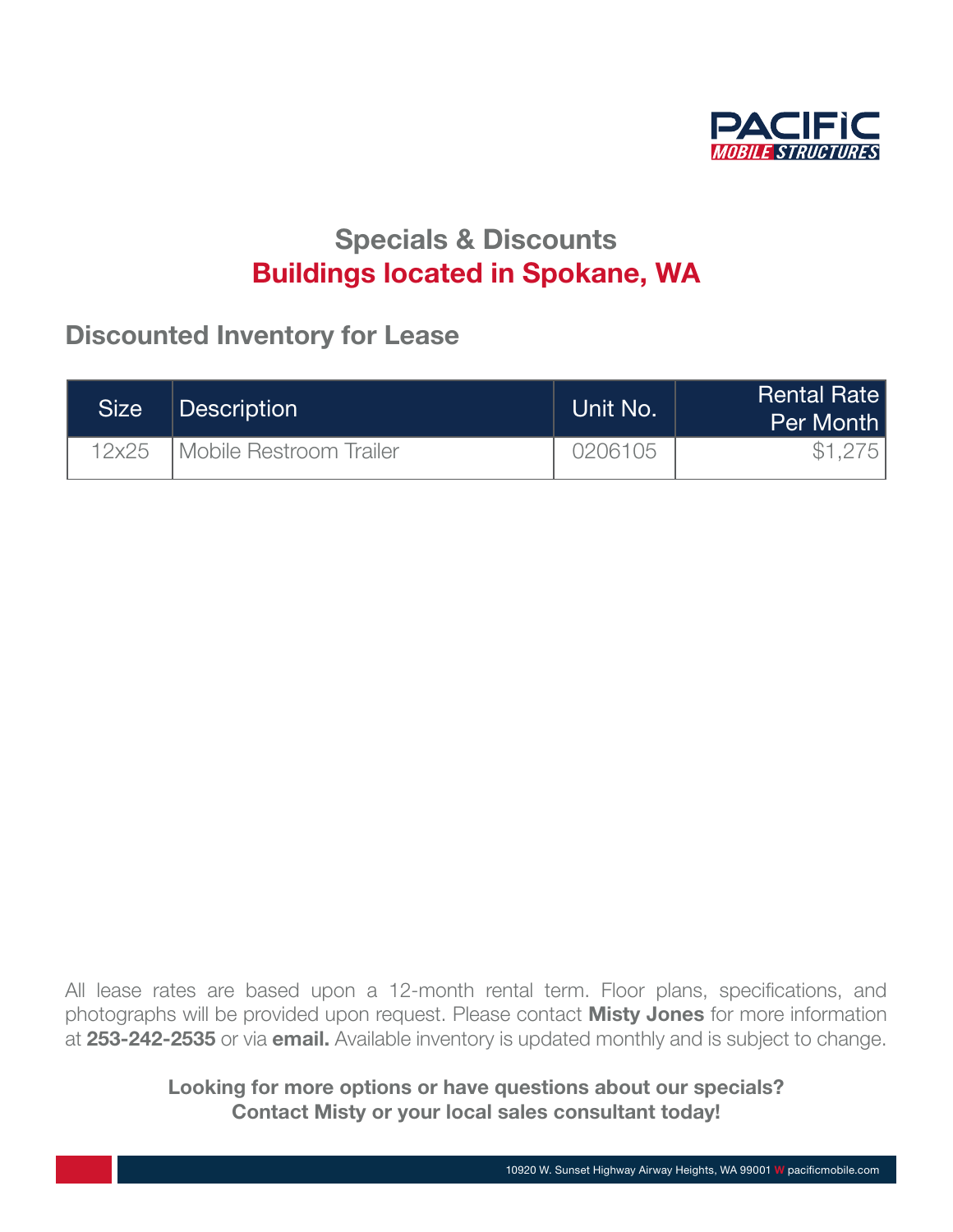

# Specials & Discounts **Buildings located in Pasco, WA**

#### Discounted Inventory for Purchase<br> the turbulent economic conditions that our companies have faced in the recent years.

| Size i | Description                   | Unit No. <sup>l</sup> | <b>Purchase Price</b> |
|--------|-------------------------------|-----------------------|-----------------------|
| 12x36  | Modular Men's/Women's RR Unit | 0311835               | \$49,000              |

All buildings are sold "as-is" and the age and condition of the buildings will vary based on region and product type. Buildings should be inspected and signed off by the customer prior to delivery. Shipping, tax, and additional customer requests such as alterations/repairs will inspected and signed on by the customer phor to delivery. Shipping, tax, and additio<br>be in addition to the sale price and will be formalized through our quotation process.

### Discounted Inventory for Lease and wish to share that success are that success and wish to share that success a

| <b>Size</b> | <b>Description</b>      | Unit No. | Rental Rate<br>Per Month |
|-------------|-------------------------|----------|--------------------------|
| 28x40       | Locker Room             | 0506118  | \$1,795                  |
| 28x64       | Classroom with Restroom | 966258   | \$1,799                  |
| 12x25       | Mobile Restroom Trailer | 0806102  | \$1.275                  |
| 42x66       | <b>Office</b>           | 009552   | \$2.999                  |

All lease rates are based upon a 12-month rental term. Floor plans, specifications, and photographs will be provided upon request. Please contact **Misty Jones** for more information photographs will be provided upon request. Please contact **Misty Jones** for more information at [253-242-2535](tel:253-242-2535) or via [email.](mailto:ilovetrailers%40pacificmobile.com?subject=Specials%20%26%20Discounts) Available inventory is updated monthly and is subject to change. Pris vill De